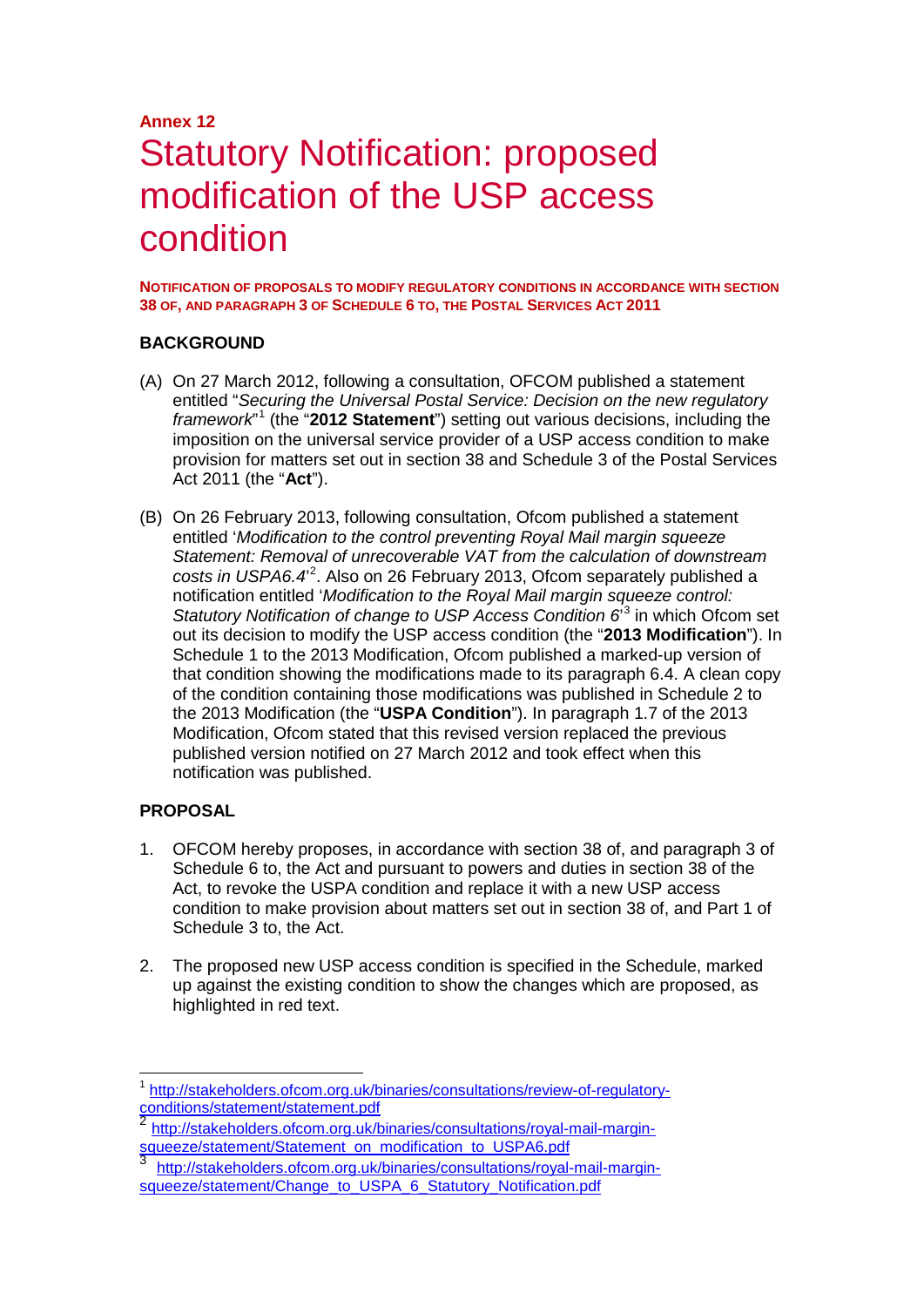3. The effect of, and OFCOM's reasons for making, this proposal are set out in the accompanying consultation document.

#### **Ofcom's duties and legal tests**

- 4. OFCOM is satisfied that this proposal satisfies the general test in paragraph 1 of Schedule 6 to this Act.
- 5. In making this proposal, OFCOM have considered and acted in accordance with their principal duty in section 29 of the Act and their general duties in section 3 of the Communications Act 2003.

#### **Making representations**

- 6. Representations may be made to OFCOM about the proposal set out in this Notification by no later than 3 August 2016.
- 7. Copies of this Notification and the accompanying consultation document have been sent to the Secretary of State in accordance with paragraph 5(1)(a) of Schedule 6 to the Act.
- 8. By virtue of paragraph 3(5) of Schedule 6 to the Act, OFCOM may give effect, with or without modifications, to a proposal with respect to which it has published a notification only if OFCOM has—
	- (a) considered every representation about the proposal that is made to OFCOM within the period specified in this Notification; and
	- (b) had regard to every international obligation of the United Kingdom (if any) which has been notified to OFCOM for this purpose by the Secretary of State.

#### **Interpretation**

- 9. Except insofar as the context otherwise requires, words or expressions shall have the meaning assigned to them in this Notification and otherwise any word or expression shall have the same meaning as it has been ascribed for the purpose of Part 3 of the Act or for the purpose of the USPA Condition (as relevant).
- 10. In this Notification—
	- (a) **"2012 Statement"** has the meaning given to it in recital (A) to this Notification;
	- (b) "**2013 Modification**" has the meaning given to it in recital (C) to this Notification;
	- (c) "**Act**" means the Postal Services Act 2011 (c.5);
	- (d) "**USPA Condition**" means USP access condition referred to in recital (B) to this Notification as modified and replaced by the 2013 Modification; and
	- (e) "**Royal Mail**" means Royal Mail Group Ltd, whose registered company number in England and Wales is 04138203.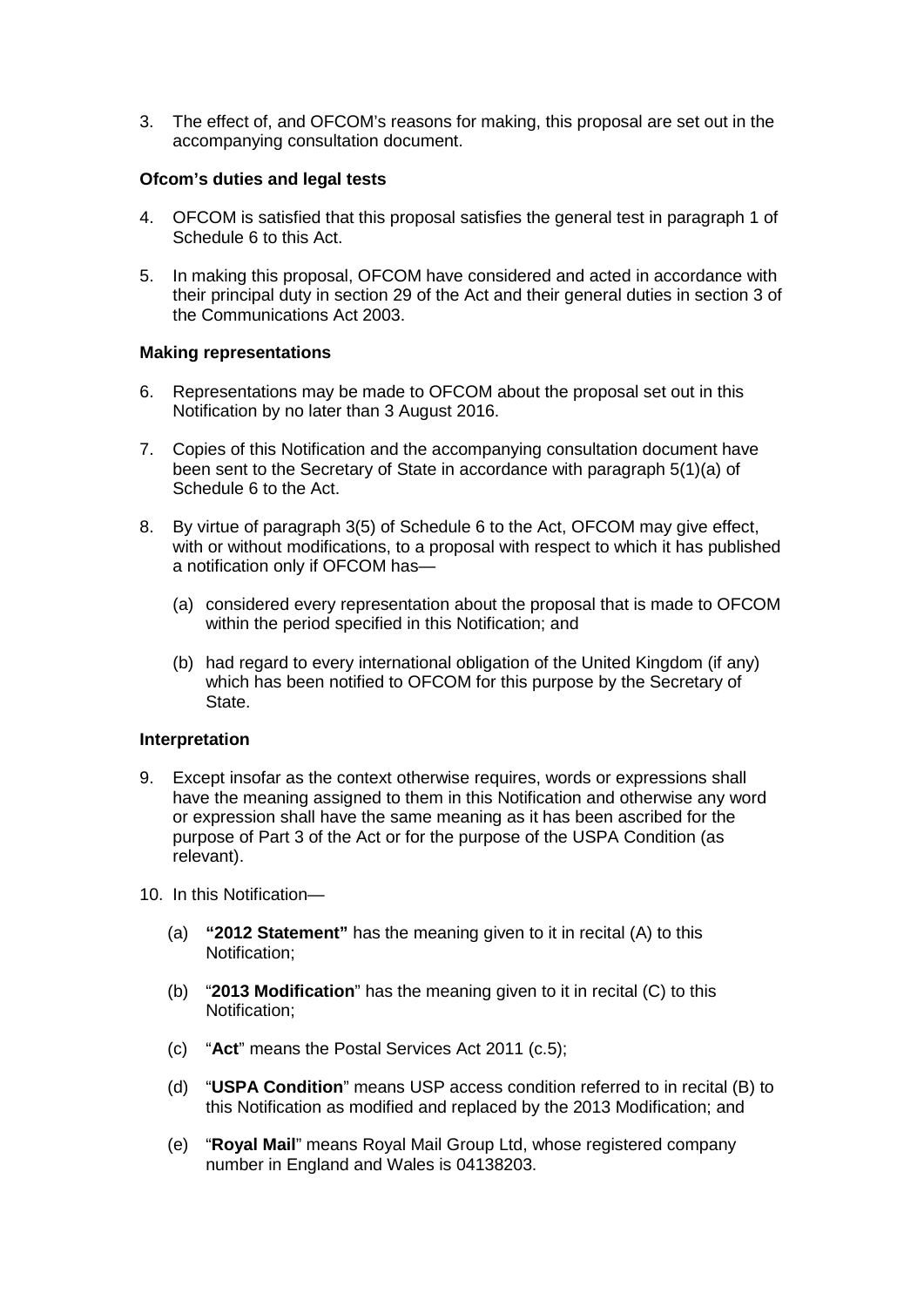- 11. For the purpose of interpreting this Notification—
	- (a) headings and titles shall be disregarded;
	- (b) expressions cognate with those referred to in this Notification shall be construed accordingly;
	- (c) the Interpretation Act 1978 (c. 30) shall apply as if this Notification were an Act of Parliament.
- 12. The Schedule to this Notification shall form part of this Notification.

Signed by

leerley.

#### **Jonathan Oxley**

#### **Group Director, Competition Group**

A person duly authorised by OFCOM under paragraph 18 of the Schedule to the Office of Communications Act 2002

25 May 2016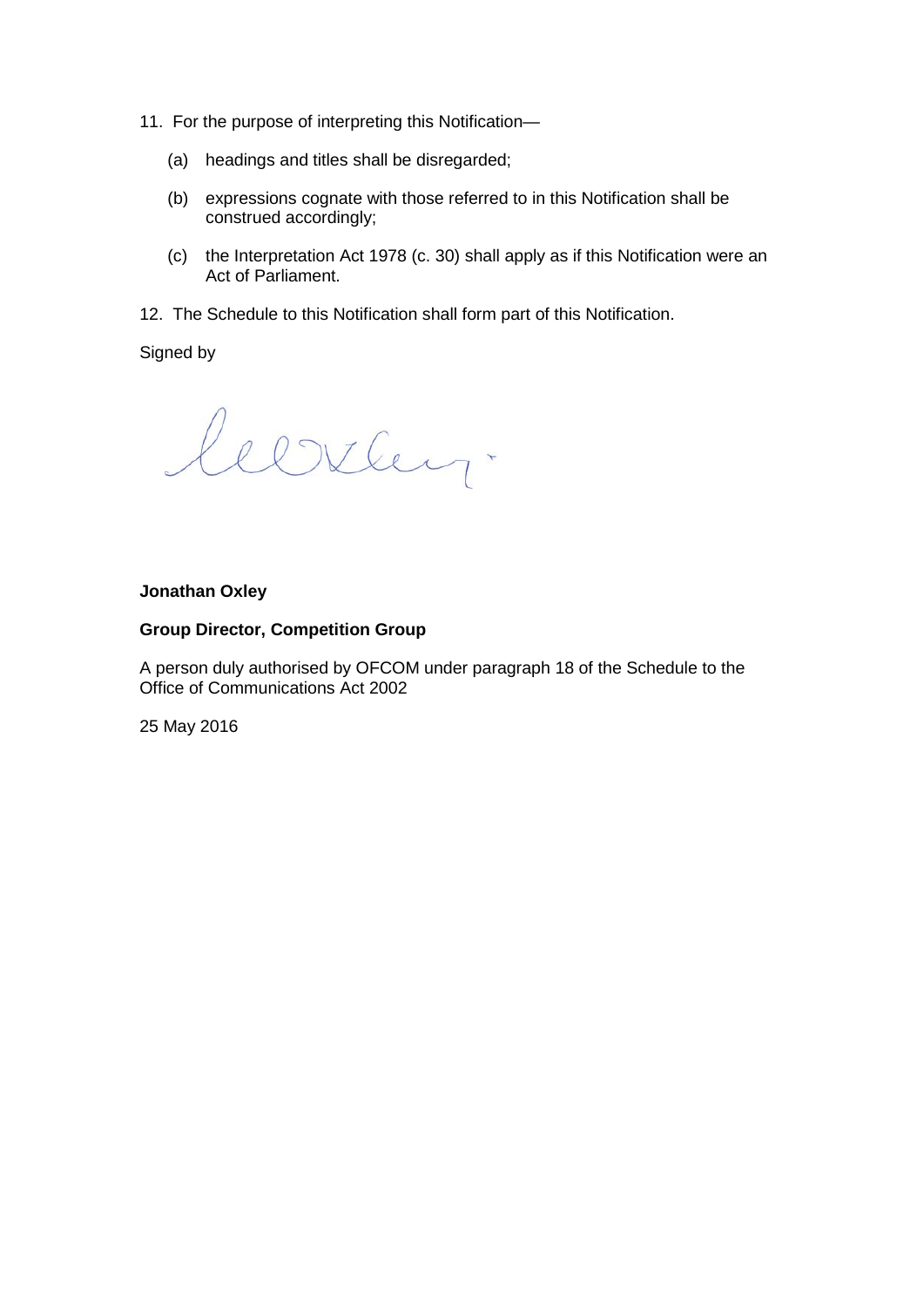**Schedule**

# Proposed revised USP Access **Condition**

## **USP ACCESS CONDITION**

## **I. USP access condition for D+2 Access**

#### **1. Application, definitions and interpretation**

| <b>USPA 1.1</b> |     | This USP access condition ("USPA Condition") shall apply to Royal<br>Mail as the universal service provider designated by OFCOM.                                                                                                                   |
|-----------------|-----|----------------------------------------------------------------------------------------------------------------------------------------------------------------------------------------------------------------------------------------------------|
| <b>USPA 1.2</b> |     | This USPA Condition shall apply to access to the universal service<br>provider's postal network at the Inward Mail Centre ("IMC") for the<br>purposes of providing D+2 and later than D+2 Letters and Large<br>Letters services ("D+2 Access").    |
| <b>USPA 1.3</b> |     | In this USPA Condition-                                                                                                                                                                                                                            |
|                 | (a) | "Act" means the Postal Services Act 2011 (c.5);                                                                                                                                                                                                    |
|                 | (b) | "access" means giving a person access to a provider's postal<br>network, including giving that person an entitlement to use, be<br>provided with or become a party to any services, facilities or<br>arrangements comprised in the postal network; |
|                 | (c) | "Access Terms and Conditions Change Notice" has the<br>meaning given to it in USPA 7;                                                                                                                                                              |
|                 | (d) | "Costing Manual" has the meaning given to it in USP<br>accounting condition 1.1.2(f);                                                                                                                                                              |
|                 | (e) | "D+2 Access Operator" means a postal operator or a user<br>of postal services which has or seeks D+2 Access to<br>the universal service provider's postal network;                                                                                 |
|                 | (f) | "D+2 Access" means access to the universal service<br>provider's postal network at the IMC for the purposes of<br>providing D+2 and later than D+2 Letters and Large Letters<br>services;                                                          |
|                 | (g) | "D+2 Access Contract" means a contract entered into by<br>the universal service provider and another postal operator or<br>a user of postal services for the provision by the universal<br>service provider of D+2 Access;                         |
|                 | (h) | "D+2 and later than D+2 Letters and Large Letters<br>services" means retail services that aim to deliver<br>two working days (or later) after collection from the sender,                                                                          |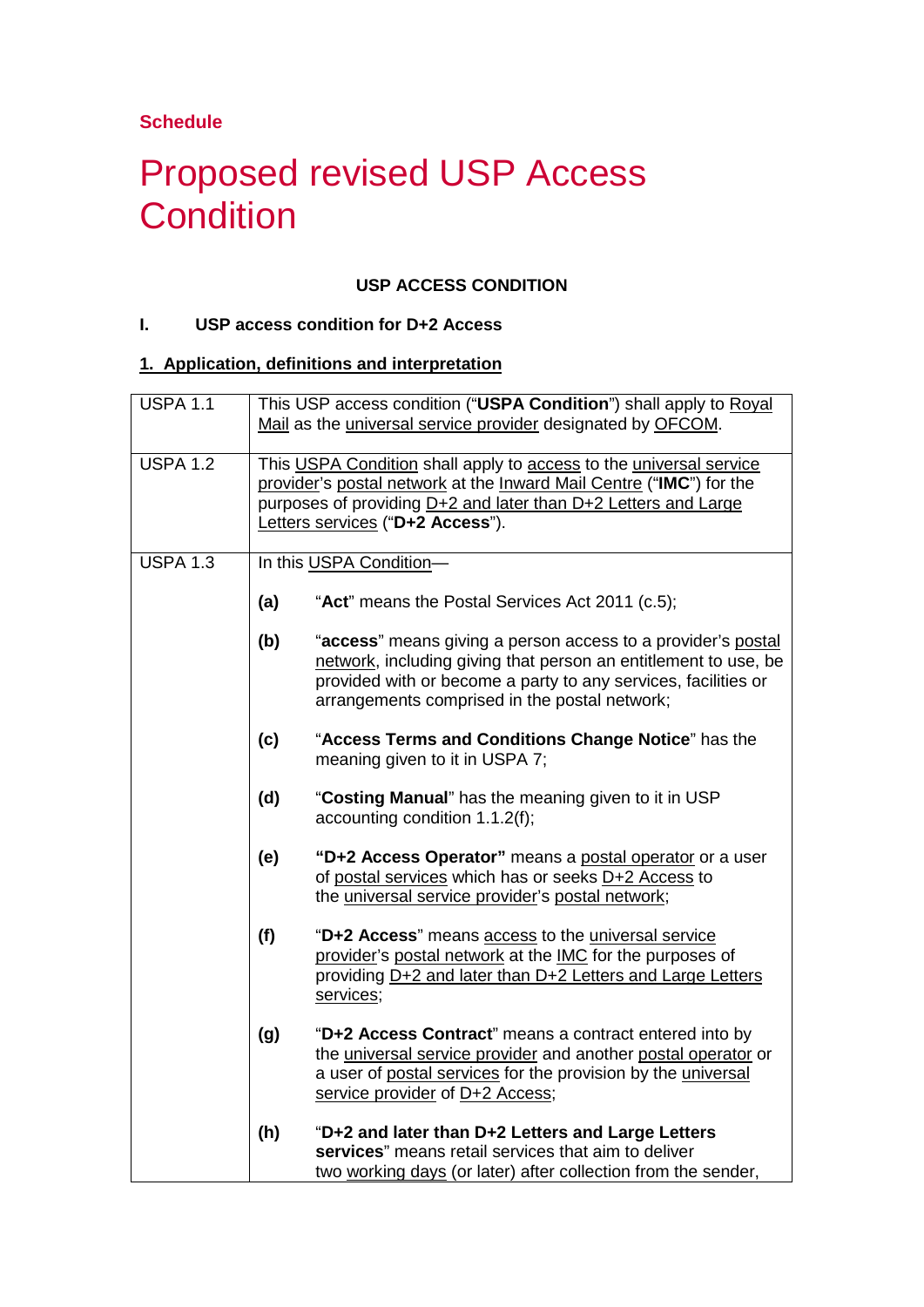| also known as a day C service, or later. |  |  |  |
|------------------------------------------|--|--|--|
|------------------------------------------|--|--|--|

- **(i)** "**Directed Adjustments**" means those adjustments to the Relevant Upstream Costs that OFCOM direct the universal service provider to make in order to address differences between the universal service provider's upstream operations and D+2 Access Operators with regards to accessing the universal service provider's network;
- **(j)** "**Downstream Costs**" means the costs, as calculated in accordance with Royal Mail's Costing Manual, of downstream activities which are the activities relating to the conveyance of mail items from the IMC to the final destination;
- **(k)** "**Inward Mail Centre**" or "**IMC**" means the part of the mail centre in which the activities related to the processes of final sorting for delivery (in that mail centre's catchment area) of mail received from the upstream part of Royal Mail's network, or from other postal operators, to the final addresses take place. The upstream part of Royal Mail's network consists of the processes related to collection and distribution of mail;
- **(l)** "**Letters**" means any item up to length 240mm, width 165mm, thickness 5mm, and weighing no more than 100g;
- **(m)** "**Large Letters**" means any item larger than a Letter and up to length 353mm, width 250mm, thickness 25mm, and weighing no more than 750g;
- **(n)** "**public holiday**" includes, in relation to a particular territory, any day in relation to which OFCOM has by direction stated that exceptional circumstances require it to be treated as a public holiday;
- **(o)** "**Regulatory condition**" means any condition of authorisation set by OFCOM under the Act;

## **(p)** "**Related person**" means

- (i) in relation to an undertaking within the meaning of section 1161 of the Companies Act 2006 ("the principal undertaking"), a parent or subsidiary undertaking of the principal undertaking or a subsidiary undertaking of a parent undertaking of the principal undertaking, in each case within the meaning of section 1162 of the Companies Act 2006; and
- (ii) in relation to any person (including such an undertaking), a connected person of that person within the meaning of section 286 of the Taxation of Chargeable Gains Act 1992;
- **(q)** "**Relevant Access Service**" means access services which have attributes which are all or substantially all equivalent to the inward processing and delivery attributes of the Relevant Retail Services;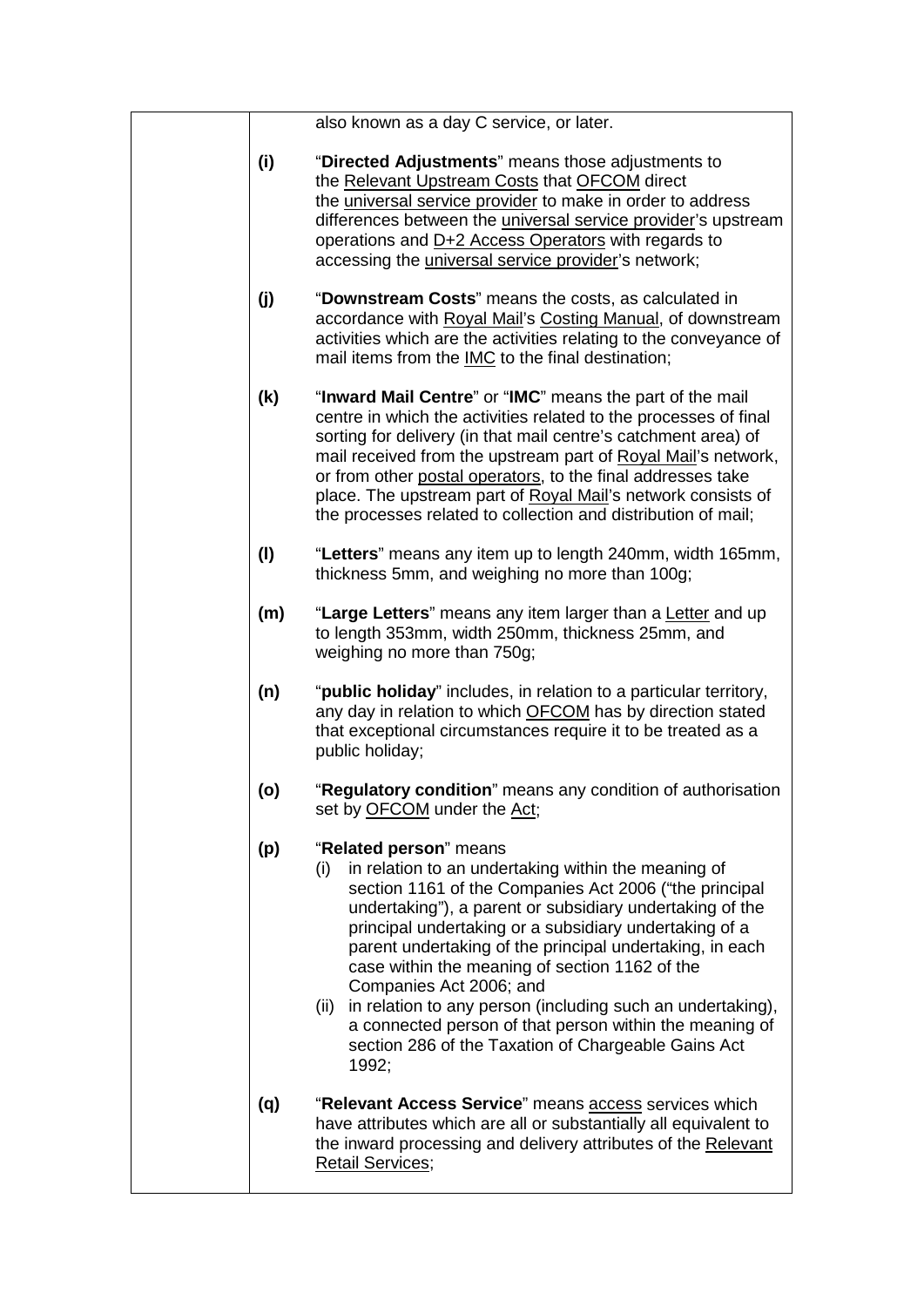| (r)  | "Relevant Contracts" means contracts for Relevant Retail<br>Services which are on terms other than those both<br>published by Royal Mail and generally available to all<br>customers meeting specified criteria;                                                                                                                                                                                                                                                                                                                                                                                                                                                                                            |
|------|-------------------------------------------------------------------------------------------------------------------------------------------------------------------------------------------------------------------------------------------------------------------------------------------------------------------------------------------------------------------------------------------------------------------------------------------------------------------------------------------------------------------------------------------------------------------------------------------------------------------------------------------------------------------------------------------------------------|
| (s)  | "Relevant Downstream Costs" has the meaning given to it<br>in USPA 6 below;                                                                                                                                                                                                                                                                                                                                                                                                                                                                                                                                                                                                                                 |
| (t)  | "Relevant Downstream Revenue" has the meaning given to<br>it in USPA 6 below;                                                                                                                                                                                                                                                                                                                                                                                                                                                                                                                                                                                                                               |
| (u)  | "Relevant End to End Costs" has the meaning given to it in<br>USPA 6 below;                                                                                                                                                                                                                                                                                                                                                                                                                                                                                                                                                                                                                                 |
| (v)  | "Relevant End to End Revenue" has the meaning given to it<br>in USPA 6 below;                                                                                                                                                                                                                                                                                                                                                                                                                                                                                                                                                                                                                               |
| (w)  | "Relevant Period" means, for the purposes of USPA 6, the<br>financial reporting period most closely aligned with the twelve<br>month period starting on 1 April in every year;                                                                                                                                                                                                                                                                                                                                                                                                                                                                                                                              |
| (x)  | "Relevant Retail Services" means all Second Class Mailsort<br>and Second Class Walksort services, and any current, new or<br>successor retail services that are substantially similar<br>services, offered by Royal Mail. Royal Mail shall<br>notify <b>OFCOM</b> from time to time of any changes to the group<br>of services that fall within the definition of Relevant Retail<br>Services. OFCOM reserve the right to direct Royal Mail to<br>include any services within that group which it reasonably<br>considers fall within the definition of Relevant Retail Services<br>and to exclude any services from that group which it<br>reasonably considers fall outside the scope of that definition; |
| (y)  | "Relevant Upstream Costs" has the meaning given to it in<br>USPA 6 below;                                                                                                                                                                                                                                                                                                                                                                                                                                                                                                                                                                                                                                   |
| (z)  | "Relevant Upstream Revenue" has the meaning given to it<br>in USPA 6 below;                                                                                                                                                                                                                                                                                                                                                                                                                                                                                                                                                                                                                                 |
| (aa) | "Royal Mail" means Royal Mail Group Limited, whose<br>registered company number in England and Wales is<br>04138203;                                                                                                                                                                                                                                                                                                                                                                                                                                                                                                                                                                                        |
| (bb) | "Standard Terms and Conditions" means such terms and<br>conditions that are common to all D+2 Access Contracts<br>or, where D+2 Access Contracts are individually<br>negotiated, such standard terms and conditions that are<br>appended to such D+2 Access Contracts;                                                                                                                                                                                                                                                                                                                                                                                                                                      |
| (cc) | "Statement of Notice" has the meaning given to it in USPA<br>7.5 below;                                                                                                                                                                                                                                                                                                                                                                                                                                                                                                                                                                                                                                     |
| (dd) | "Statement of Process" has the meaning given to it in USPA<br>4 below;                                                                                                                                                                                                                                                                                                                                                                                                                                                                                                                                                                                                                                      |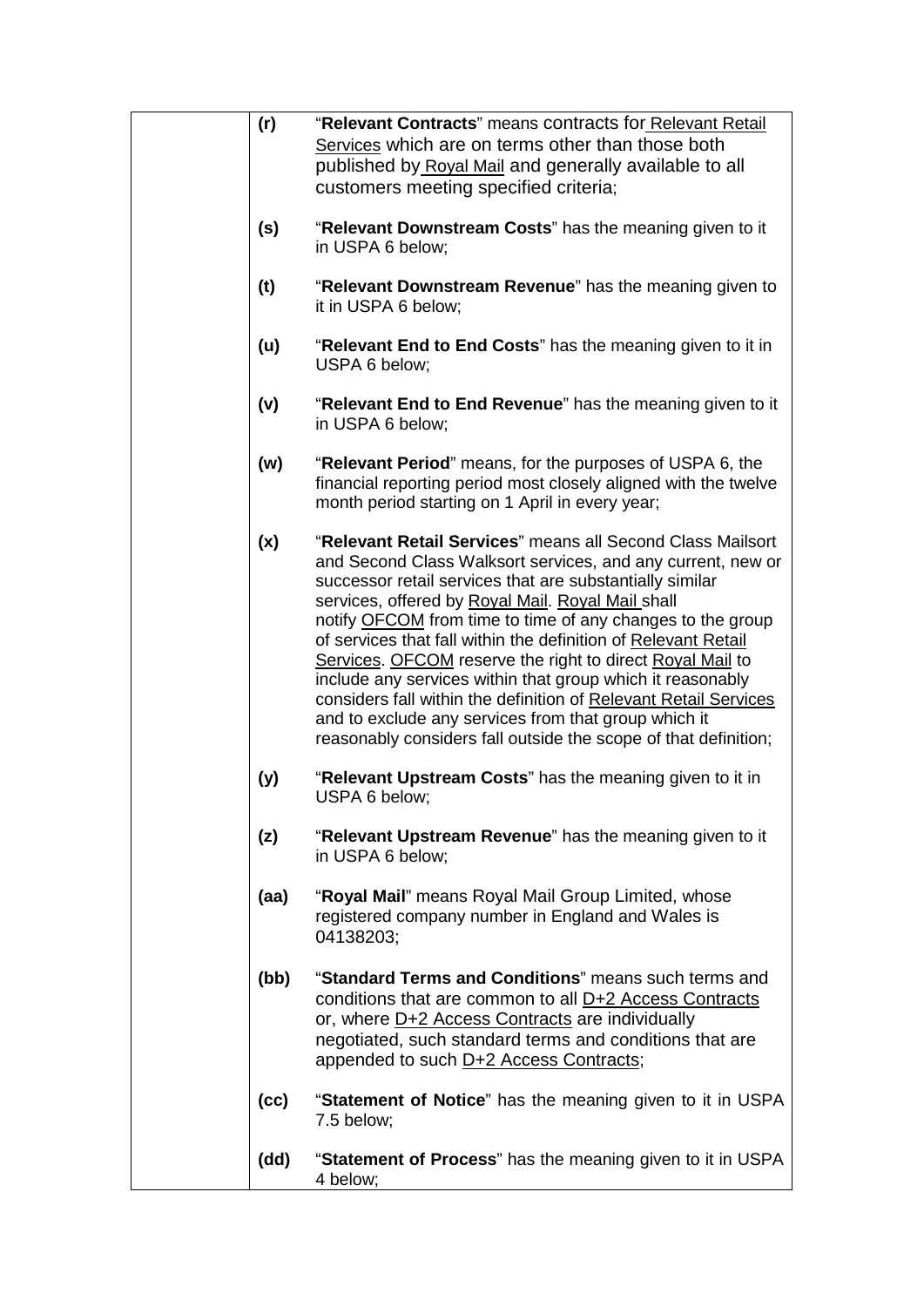|                 | (ff) | (ee) "USPA Condition" means a USP access condition imposed<br>on the universal service provider under section 38 of the Act;<br>"Working day" means any day which is not a Sunday or<br>a public holiday.                                                                     |
|-----------------|------|-------------------------------------------------------------------------------------------------------------------------------------------------------------------------------------------------------------------------------------------------------------------------------|
| <b>USPA 1.4</b> |      | For the purpose of interpreting this USPA Condition-                                                                                                                                                                                                                          |
|                 | (a)  | except in so far as the context otherwise requires, words or<br>expressions shall have the meaning assigned to them in<br>USPA 1.3 above and otherwise any word or expression shall<br>have the same meaning as it has been ascribed for the<br>purpose of Part 3 of the Act; |
|                 | (b)  | headings and titles shall be disregarded;                                                                                                                                                                                                                                     |
|                 | (c)  | expressions cognate with those referred to in this Notification<br>shall be construed accordingly; and                                                                                                                                                                        |
|                 | (d)  | the Interpretation Act 1978 (c. 30) shall apply as if the<br>Condition set out in this Condition were an Act of Parliament.                                                                                                                                                   |

# **2. Requirement to provide D+2 Access on reasonable request**

| <b>USPA 2.1</b> | Where a D+2 Access Operator reasonably requests in writing D+2<br>Access, the universal service provider shall provide that D+2 Access.<br>The universal service provider shall also provide such D+2 Access<br>as OFCOM may from time to time direct. |
|-----------------|--------------------------------------------------------------------------------------------------------------------------------------------------------------------------------------------------------------------------------------------------------|
| <b>USPA 2.2</b> | The provision of $D+2$ Access in accordance with USPA 2.1 above<br>shall occur as soon as it is reasonably practicable.                                                                                                                                |
| <b>USPA 2.3</b> | The universal service provider must comply with any direction given<br>by OFCOM from time to time under this Condition.                                                                                                                                |

# **3. Requirement for fair and reasonable terms, conditions and charges**

| l USPA 3.1 | The provision of D+2 Access in accordance with USPA 2.1 above<br>and pursuant to any existing D+2 Access Contract shall be provided<br>on fair and reasonable terms, conditions and charges and on such<br>terms, conditions and charges as OFCOM may from time to time |
|------------|-------------------------------------------------------------------------------------------------------------------------------------------------------------------------------------------------------------------------------------------------------------------------|
|            | direct.                                                                                                                                                                                                                                                                 |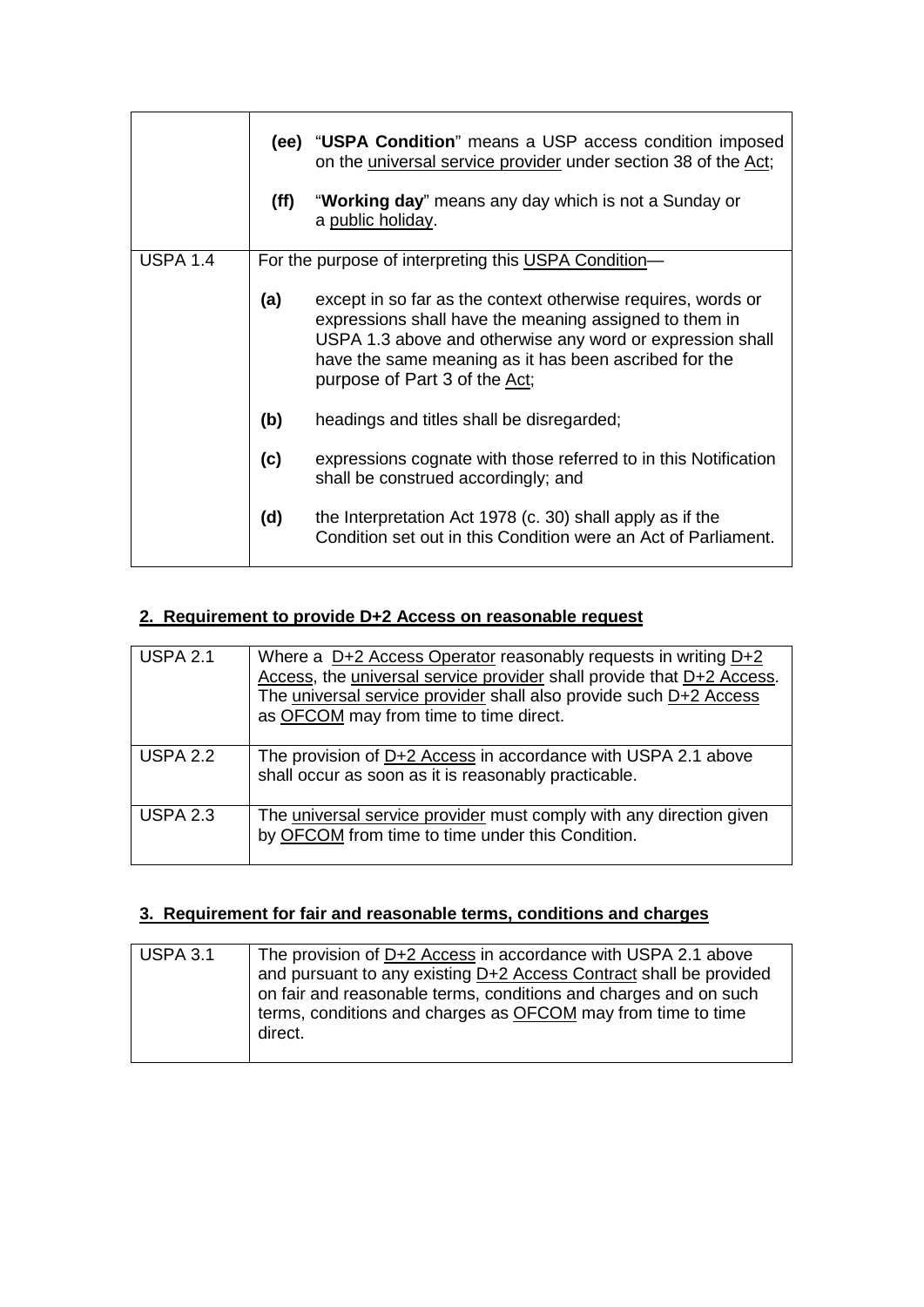# **4. Requests for D+2 Access or variations to existing D+2 Access Contracts**

| <b>USPA 4.1</b> | The universal service provider shall, for the purposes of<br>transparency, publish a reasonable statement of the processes that<br>will apply to requests for $D+2$ Access and variations to existing $D+2$<br>Access Contracts made to it (a "Statement of Process").<br>Such Statement of Process shall include:                                                                                                                                                                                                                                                                                                                                                                                                                                                     |
|-----------------|------------------------------------------------------------------------------------------------------------------------------------------------------------------------------------------------------------------------------------------------------------------------------------------------------------------------------------------------------------------------------------------------------------------------------------------------------------------------------------------------------------------------------------------------------------------------------------------------------------------------------------------------------------------------------------------------------------------------------------------------------------------------|
|                 | (a)<br>the form in which such a request should be made;<br>the information that the <i>universal service provider</i> reasonably<br>(b)<br>requires in order to consider a request for new D+2 Access or<br>a variation to existing D+2 Access; and                                                                                                                                                                                                                                                                                                                                                                                                                                                                                                                    |
|                 | (c)<br>the reasonable time-scales in which such requests will be<br>handled by the universal service provider. In respect of a<br>request for new D+2 Access for which the <i>universal service</i><br>provider already provides substantially similar Relevant Retail<br>Services, the timescales in which such requests will be<br>handled must be no more than [6 weeks] after the date of<br>receipt of the written request from the D+2 Access Operator<br>except in cases where exceptional circumstances mean that it<br>is not reasonably practicable for the <i>universal service provider</i><br>to handle the request within that timescale.                                                                                                                |
| <b>USPA 4.2</b> | The universal service provider shall publish the Statement of Process<br>described at USPA 4.1 above within three months of the date that<br>this USPA Condition enters into force following a consultation<br>with OFCOM and with D+2 Access Operators. The universal service<br>provider shall keep the Statement of Process under review and<br>consult with OFCOM and D+2 Access Operators before making any<br>amendments to the Statement of Process. The provisions set out in<br>the Statement of Process (as amended from time to time) will apply<br>to all requests for $D+2$ Access or variations to existing $D+2$ Access<br>Contracts subject to any direction by OFCOM as to the terms of<br>those provisions or the manner in which they are to apply. |
| <b>USPA 4.3</b> | The universal service provider shall, upon reasonable request from<br>a D+2 Access Operator considering making a request for D+2<br>Access or a variation to an existing D+2 Access Contract, provide<br>that D+2 Access Operator with such information as is reasonably<br>necessary to enable that D+2 Access Operator to make a request<br>for D+2 Access or a variation to an existing D+2 Access Contract.<br>Such information is to be provided within a reasonable period.                                                                                                                                                                                                                                                                                      |
| <b>USPA 4.4</b> | On receipt of a written request for <b>D+2</b> Access or a variation to an<br>existing D+2 Access Contract, the universal service provider shall<br>deal with the request in accordance with the Statement of Process<br>described at USPA 4.1 above. A modification of a request for $D+2$<br>Access or a variation to an existing D+2 Access Contract which has<br>previously been submitted to the <i>universal service provider</i> , and<br>rejected by the <i>universal service provider</i> , shall be considered as a<br>new request.                                                                                                                                                                                                                          |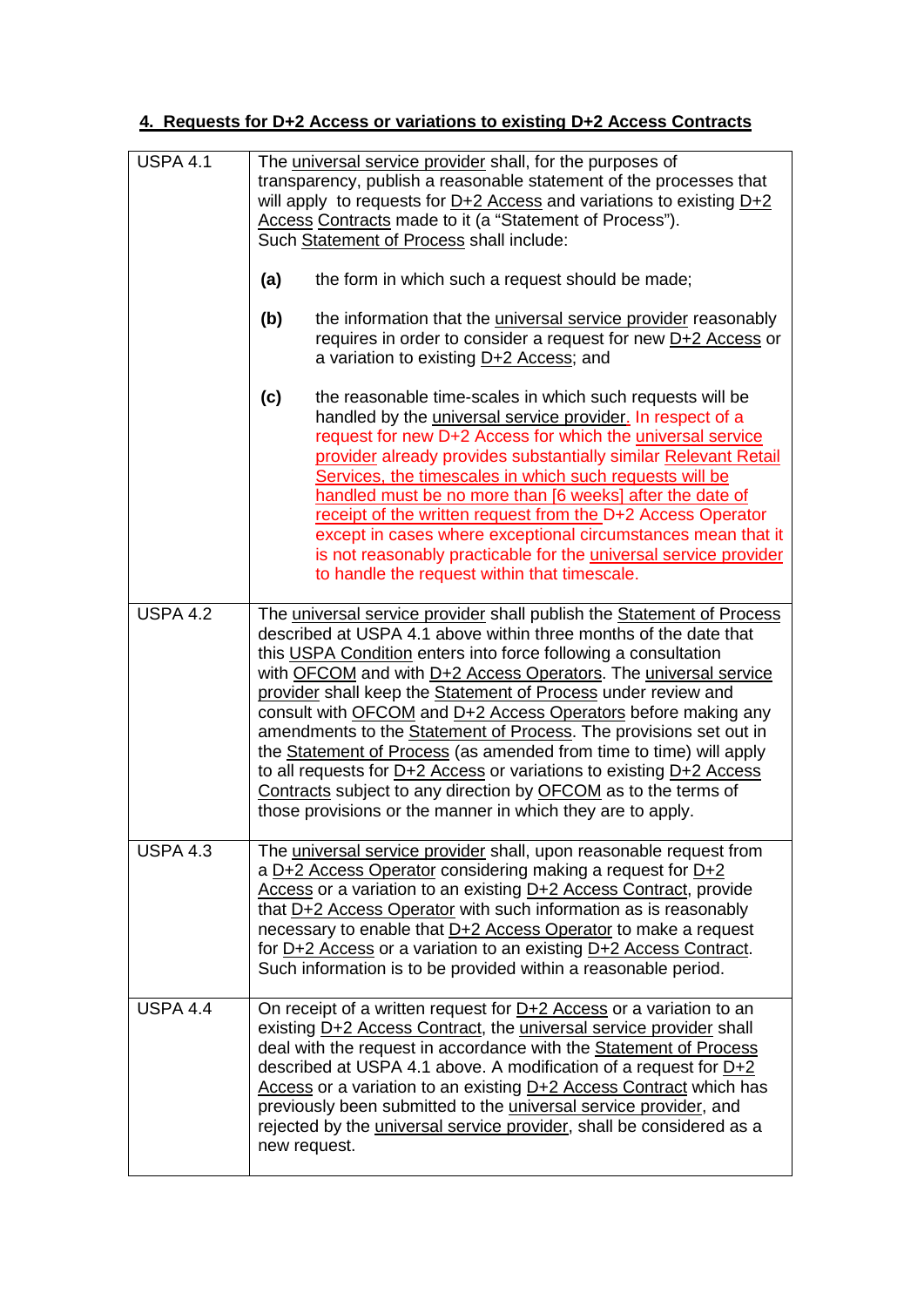#### **5. Requirement not to unduly discriminate and restriction on use of information obtained in connection with giving access**

| <b>USPA 5.1</b> | The universal service provider shall not unduly discriminate against<br>particular persons or against a particular description of persons in<br>relation to matters connected with D+2 Access.                                                                                                          |  |
|-----------------|---------------------------------------------------------------------------------------------------------------------------------------------------------------------------------------------------------------------------------------------------------------------------------------------------------|--|
| <b>USPA 5.2</b> | In this Condition, the <i>universal service provider</i> may be deemed to<br>have shown undue discrimination if it unfairly favours to a material<br>extent an activity carried on by it so as to place at a competitive<br>disadvantage persons competing with the <i>universal service provider</i> . |  |
| <b>USPA 5.3</b> | Subject to USPA 5.4, the <i>universal service provider</i> shall use all<br>reasonable endeavours to secure that no information in the<br>possession of the <i>universal service provider</i> as a result of<br>giving access to its postal network under any USPA Condition to<br>other persons -      |  |
|                 | is disclosed for the benefit of or used for the purpose of any<br>(a)<br>trading business conducted by the universal service provider;<br>or                                                                                                                                                            |  |
|                 | is disclosed for the benefit of or used for the purpose of any<br>(b)<br>trading business conducted by any related person of the<br>universal service provider.                                                                                                                                         |  |
| <b>USPA 5.4</b> | USPA 5.3 shall not apply in so far as -                                                                                                                                                                                                                                                                 |  |
|                 | OFCOM may consent in writing,<br>(a)                                                                                                                                                                                                                                                                    |  |
|                 | every person to whom the information relates has consented in<br>(b)<br>writing to its disclosure or use as mentioned in USPA 5.3,                                                                                                                                                                      |  |
|                 | (c)<br>the disclosure is to, or the use is by, a person who $-$                                                                                                                                                                                                                                         |  |
|                 | is acting as an agent of the <i>universal service provider</i> for<br>i.<br>the provision of postal services to the person to<br>whom access has been given and only for that purpose;                                                                                                                  |  |
|                 | ii.<br>is engaged by the <i>universal service</i> provider for the<br>purpose of the <i>universal service provider's</i> business as<br>a postal operator and has access to the information only<br>for that purpose; and                                                                               |  |
|                 | is restricted by contract with the <i>universal service</i> provider<br>iii.<br>from making any further disclosure or use of the<br>information; or                                                                                                                                                     |  |
|                 | (d)<br>the information has been published or is required to be<br>disclosed in pursuance of any other regulatory condition to<br>which the universal service provider is subject; or                                                                                                                    |  |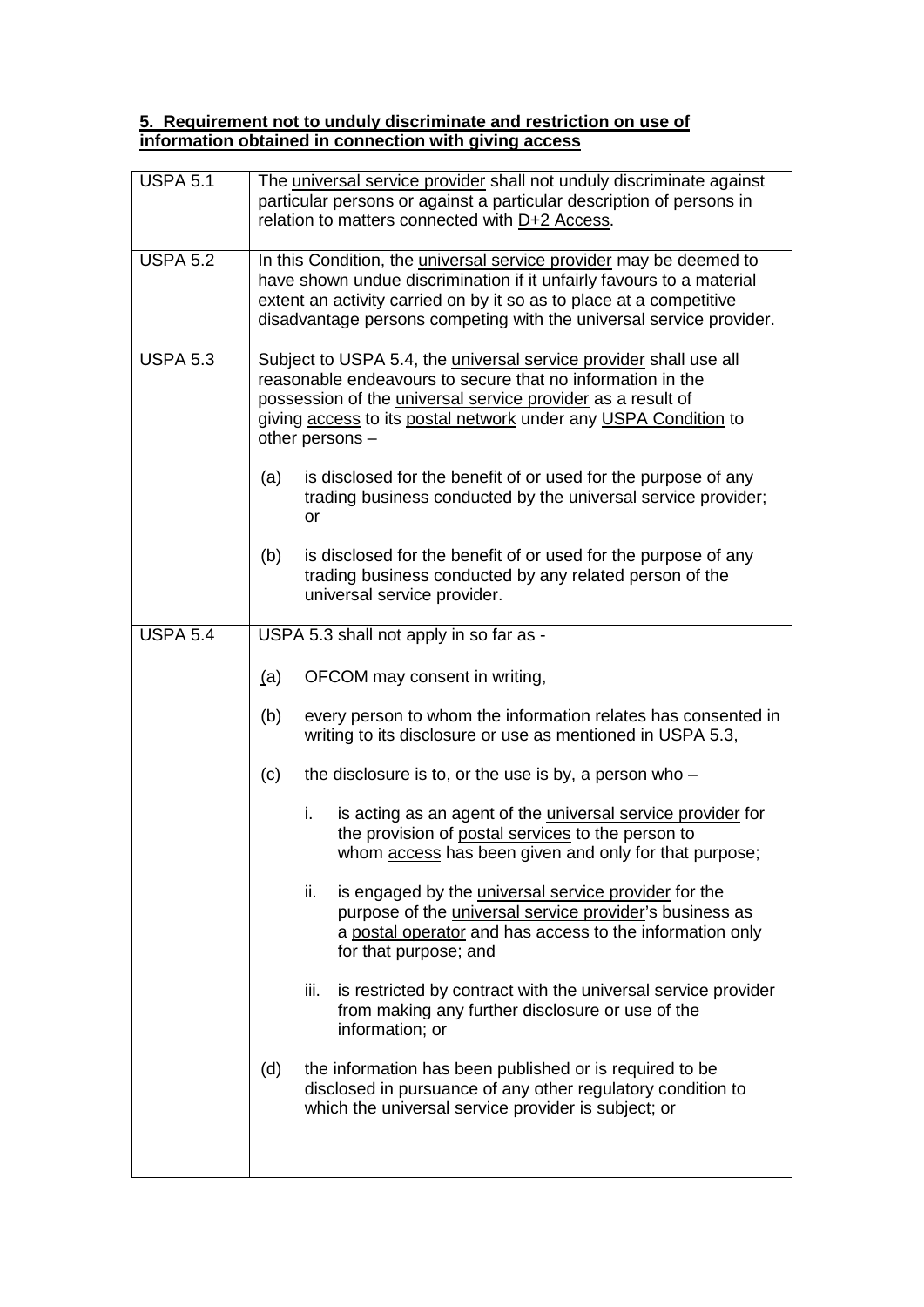| (e) | the information is in the public domain otherwise than in     |
|-----|---------------------------------------------------------------|
|     | consequence of a contravention of any regulatory condition to |
|     | which the universal service provider is subject.              |
|     |                                                               |

# **6. Control to prevent price squeeze**

| <b>USPA 6.1</b> | Unless OFCOM direct otherwise, the universal service provider shall<br>in setting prices be subject to the requirement to take all reasonable<br>steps to ensure that it:                                                                                                      |
|-----------------|--------------------------------------------------------------------------------------------------------------------------------------------------------------------------------------------------------------------------------------------------------------------------------|
|                 | maintains a minimum margin between the retail prices of the<br>(a)<br>Relevant Retail Services and the access charges for the<br>Relevant Access Services during the Relevant Period in<br>accordance with USPA 6.2 to USPA 6.5 below; and                                     |
|                 | maintains a minimum margin in relation to every individual<br>(b)<br>contract between the retail price of the Relevant Retail Service<br>and the access charge for the Relevant Access Service during<br>the Relevant Period in accordance with USPA 6.2 to USPA 6.5<br>below. |
| <b>USPA 6.2</b> | In order to satisfy the requirements in USPA 6.1(a) and (b) to<br>maintain a minimum margin, the <i>universal service provider</i> must have<br>a reasonable expectation that:                                                                                                 |
|                 | Relevant Upstream Revenue will be no less than Relevant<br>(a)<br>Upstream Costs for the Relevant Period; and                                                                                                                                                                  |
|                 | (b)<br>the Relevant Upstream Revenue for each individual contract<br>for any Relevant Retail Service(s) will be equal to or more than<br>50% of the Relevant Upstream Cost for that individual contract<br>for the Relevant Period.                                            |
| <b>USPA 6.3</b> | Relevant Upstream Revenue should be calculated by<br>deducting Relevant Downstream Revenue from Relevant End to End<br>Revenue where:                                                                                                                                          |
|                 | Relevant End to End Revenue is the revenue that the universal<br>(a)<br>service provider earns from the supply of Relevant Retail<br>Services during the Relevant Period; and                                                                                                  |
|                 | <u>(b)</u><br><b>Relevant Downstream Revenue is calculated by multiplying the</b><br>average price per unit charged by the universal service<br>provider for Relevant Access Services by volume during<br>the Relevant Period.                                                 |
| <b>USPA 6.4</b> | Relevant Upstream Costs should be calculated by<br>deducting Relevant Downstream Costs from Relevant End to End<br>Costs where:                                                                                                                                                |
|                 | Relevant Downstream Costs are the costs attributed to the<br><u>(a)</u><br>provision of Relevant Access Services as calculated in                                                                                                                                              |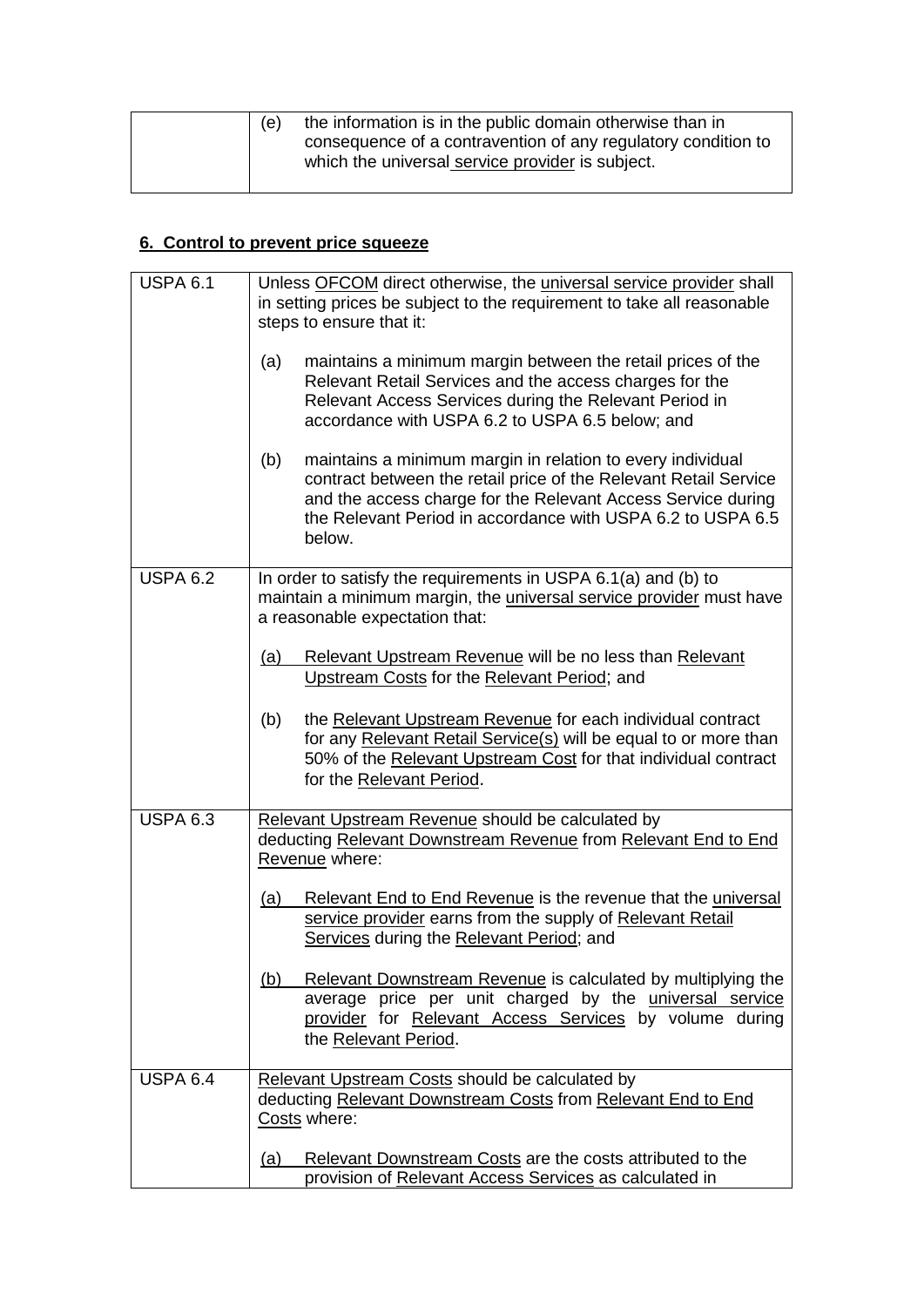|                       | accordance with Royal Mail's Costing Manual, subject<br>to Directed Adjustments that OFCOM may direct from time to<br>time; and<br>Relevant End to End Costs are the total costs of providing<br>(b)<br>the Relevant Retail Services on an end to end basis as<br>calculated in accordance with Royal Mail's Costing Manual.<br>Unless OFCOM otherwise direct, the value of Directed Adjustments<br>shall be zero.<br>In calculating 6.4(a) and 6.4(b) the <i>universal service provider</i> should<br>exclude Downstream Costs to the extent that those Downstream<br>Costs relate to activities which are common to both Relevant Access<br>Services and Relevant Retail Services or are incurred in a directly<br>comparable manner between Relevant Access Services<br>and Relevant Retail Services. |
|-----------------------|----------------------------------------------------------------------------------------------------------------------------------------------------------------------------------------------------------------------------------------------------------------------------------------------------------------------------------------------------------------------------------------------------------------------------------------------------------------------------------------------------------------------------------------------------------------------------------------------------------------------------------------------------------------------------------------------------------------------------------------------------------------------------------------------------------|
| <b>USPA 6.5</b>       | The Relevant Period during which the minimum margin referred to in<br>USPA 6.1(a) and 6.1(b) above shall be maintained is twelve months.                                                                                                                                                                                                                                                                                                                                                                                                                                                                                                                                                                                                                                                                 |
| USPA $6.\overline{6}$ | The universal service provider shall set prices for the Relevant Retail<br>Services and the Relevant Access Services at the start of<br>each Relevant Period or at any point within the Relevant Period on<br>the basis of a forecast of the costs and volumes for that period.                                                                                                                                                                                                                                                                                                                                                                                                                                                                                                                          |
| <b>USPA 6.7</b>       | The universal service provider shall be required to provide the<br>following information at the start of the first Relevant Period and<br>thereafter on a quarterly basis:                                                                                                                                                                                                                                                                                                                                                                                                                                                                                                                                                                                                                               |
|                       | (a)<br>Details of forecast and actual Relevant Upstream Costs<br>and Relevant Upstream Revenues for the Relevant Period;                                                                                                                                                                                                                                                                                                                                                                                                                                                                                                                                                                                                                                                                                 |
|                       | With respect to each Relevant Contract for Relevant Retail<br>(b)<br>Services that the universal service provider has entered into<br>during the previous quarter or that has been materially<br>amended during that quarter, the following information:                                                                                                                                                                                                                                                                                                                                                                                                                                                                                                                                                 |
|                       | prices;<br>i.<br>volumes;<br>ii.<br>iii.<br>date that the Relevant Contract was signed or most<br>recently materially amended;<br>length of the Relevant Contract if applicable; and                                                                                                                                                                                                                                                                                                                                                                                                                                                                                                                                                                                                                     |
|                       | such other information as OFCOM considers necessary in<br>(c)<br>order to enable it to ensure compliance with the requirements<br>of USPA 6.                                                                                                                                                                                                                                                                                                                                                                                                                                                                                                                                                                                                                                                             |

# **7. Requirement to publish and notify charges, terms and conditions**

| <b>USPA 7.1</b> | Except in so far as OFCOM may otherwise consent in writing,            |
|-----------------|------------------------------------------------------------------------|
|                 | the universal service provider shall publish and notify charges, terms |
|                 | and conditions and act in the manner set out below.                    |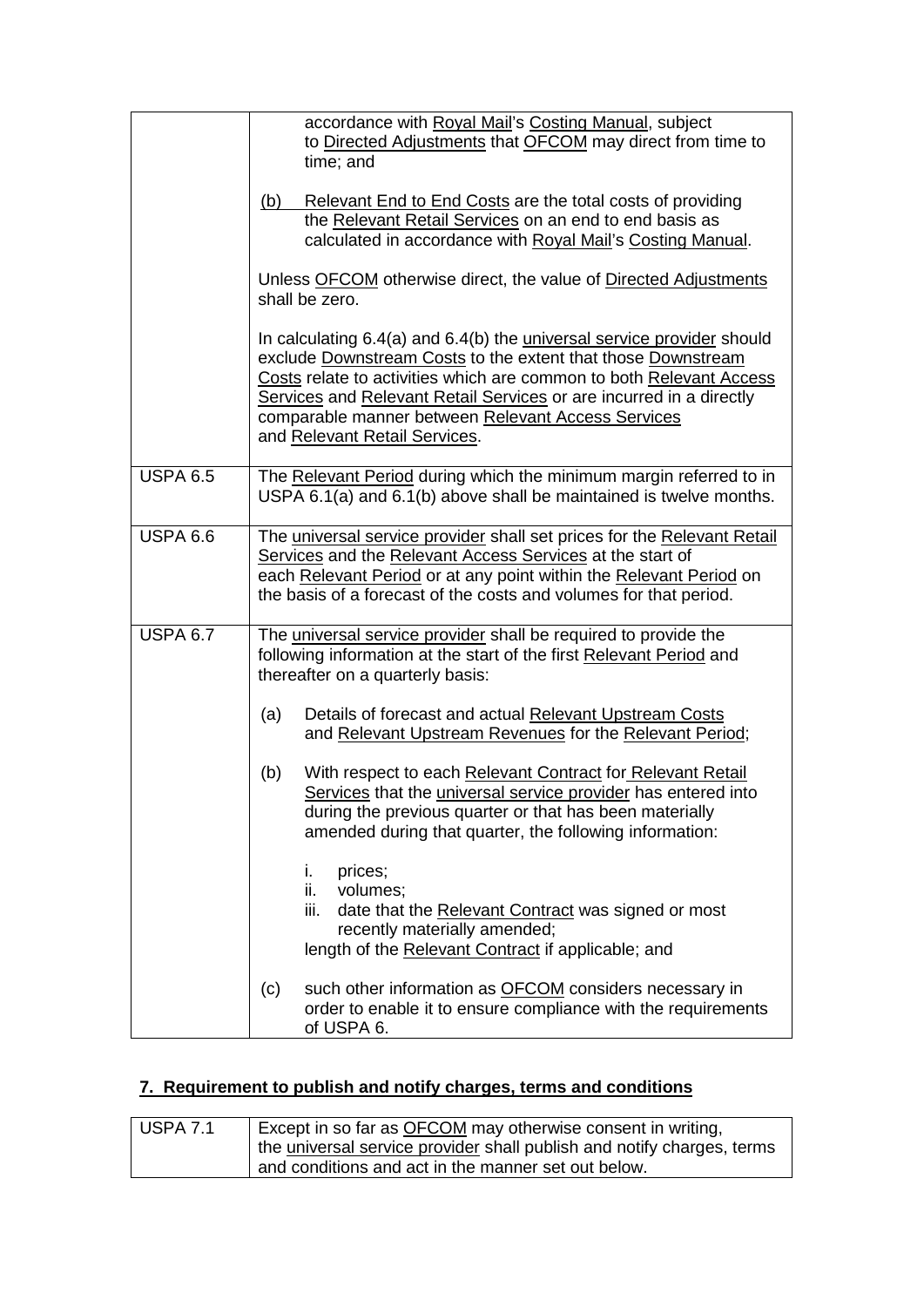| <b>USPA 7.2</b> | The universal service provider shall:                                                                                                                                                                                                                                                                                                                                                                                                                                                                                                           |  |
|-----------------|-------------------------------------------------------------------------------------------------------------------------------------------------------------------------------------------------------------------------------------------------------------------------------------------------------------------------------------------------------------------------------------------------------------------------------------------------------------------------------------------------------------------------------------------------|--|
|                 | publish a set of the current Standard Terms and Conditions in<br>(a)<br>such manner as will ensure reasonable publicity for them within<br>one month of the date that this USPA Condition enters into<br>force; and                                                                                                                                                                                                                                                                                                                             |  |
|                 | thereafter ensure that the set of Standard Terms and<br>(b)<br>Conditions that has been made publicly available is updated<br>promptly following any amendments that are made to<br>the Standard Terms and Conditions.                                                                                                                                                                                                                                                                                                                          |  |
| <b>USPA 7.3</b> | The universal service provider shall be subject to the following<br>publication and notification requirements for any amendments to its<br>charges for the provision of $D+2$ Access:                                                                                                                                                                                                                                                                                                                                                           |  |
|                 | The universal service provider shall send to every person with<br>(a)<br>which it has entered into a D+2 Access Contract a written<br>notice of any amendment to the charges under the D+2 Access<br>Contract. The universal service provider shall provide a<br>minimum of ten weeks' notice of any amendments to such<br>charges or any other shorter period of notice agreed between<br>the universal service provider and D+2 Access Operators in<br>respect of the particular amendment to the charges which is<br>due to take effect; and |  |
|                 | At the same time as the <i>universal service provider</i> sends the<br>(b)<br>written notice of amendments to charges, it shall publish the<br>amendments to those charges in such manner as will ensure<br>reasonable publicity for them; and                                                                                                                                                                                                                                                                                                  |  |
|                 | For the avoidance of doubt, any term or condition of<br>(c)<br>the Standard Terms and Conditions which purports to provide<br>for general agreement between the universal service provider<br>and the D+2 Access Operators to a shorter period for prior<br>notice of any future amendments to its charges shall not be<br>deemed to constitute an agreement to a notice period shorter<br>than ten weeks before the amendment is due to take effect for<br>the purposes of USPA 7.3(a).                                                        |  |
| <b>USPA 7.4</b> | The universal service provider shall be subject to the following<br>publication and notification requirements for any amendments to<br>the Standard Terms and Conditions other than amendments to<br>charges:                                                                                                                                                                                                                                                                                                                                   |  |
|                 | Where amendments to the Standard Terms and Conditions<br>(a)<br>have been made with the prior consent of the D+2 Access<br>Operators, the universal service provider shall publish those<br>amendments in such manner as will ensure reasonable<br>publicity for them. Such publicity shall take place no less than<br>ten weeks before the date on which the amendment is due to<br>take effect or any other shorter period prior to that date agreed<br>between the <i>universal service provider</i> and D+2 Access                          |  |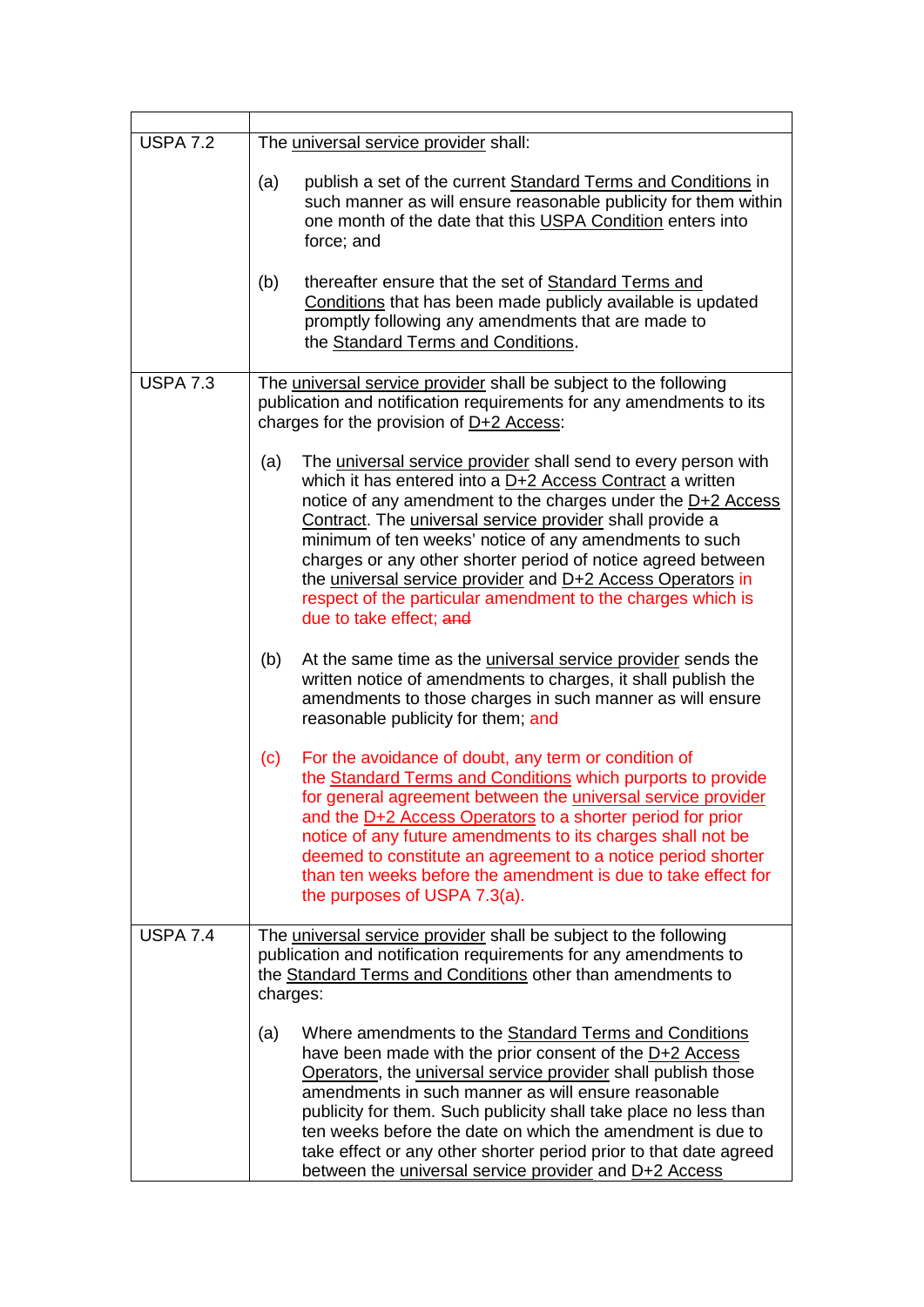|                 | Operators in respect of the particular amendment which is due                                                                                                                                                                                                                                                                                                                                                                                                                                                                                                                                                                                                                                                                                                                                                                                                                                             |
|-----------------|-----------------------------------------------------------------------------------------------------------------------------------------------------------------------------------------------------------------------------------------------------------------------------------------------------------------------------------------------------------------------------------------------------------------------------------------------------------------------------------------------------------------------------------------------------------------------------------------------------------------------------------------------------------------------------------------------------------------------------------------------------------------------------------------------------------------------------------------------------------------------------------------------------------|
|                 | to take effect; and                                                                                                                                                                                                                                                                                                                                                                                                                                                                                                                                                                                                                                                                                                                                                                                                                                                                                       |
|                 | (b)<br>Where amendments to the Standard Terms and Conditions do<br>not require the prior consent of the D+2 Access Operators,<br>the universal service provider shall:                                                                                                                                                                                                                                                                                                                                                                                                                                                                                                                                                                                                                                                                                                                                    |
|                 | (i)<br>provide every D+2 Access Operator with which it has<br>entered into a D+2 Access Contract a written notice of the<br>amendment to the Standard Terms and Conditions (an<br>"Access Terms and Conditions Change Notice");                                                                                                                                                                                                                                                                                                                                                                                                                                                                                                                                                                                                                                                                           |
|                 | (ii)<br>provide sufficient notice of the amendment to the Standard<br>Terms and Conditions as set out in the Access Terms and<br>Conditions Change Notice as meets the reasonable needs<br>of access users; and                                                                                                                                                                                                                                                                                                                                                                                                                                                                                                                                                                                                                                                                                           |
|                 | (iii) publish those amendments in such manner as will ensure<br>reasonable publicity for them. Such publication shall take<br>place no less than ten weeks before the date on which the<br>amendment is due to take effect or any other shorter period<br>prior to that date agreed between the universal service<br>provider and D+2 Access Operators in respect of the<br>particular amendment which is due to take effect; and                                                                                                                                                                                                                                                                                                                                                                                                                                                                         |
|                 | For the avoidance of doubt, any term or condition of<br>(c)<br>the Standard Terms and Conditions which purports to provide<br>for general agreement between the <i>universal service</i> provider<br>and the D+2 Access Operators to a shorter period for prior<br>publication of any future amendments to those Standard Terms<br>and Conditions shall not be deemed to constitute an agreement<br>to a notice period shorter than ten weeks before the<br>amendment is due to take effect for the purposes of USPA<br>7.4(a) or USPA 7.4(b)(iii).                                                                                                                                                                                                                                                                                                                                                       |
| <b>USPA 7.5</b> | For the purposes of determining what a sufficient period of notice is,<br>the universal service provider shall be required to publish a statement<br>within one month of the date that this USPA Condition enters into<br>force setting out the different periods of notice that will apply to the<br>different categories of Standard Terms and Conditions that it is<br>entitled to amend without the prior consent of D+2 Access<br>Operators (a "Statement of Notice"). Where the universal service<br>provider amends the periods of notice set out in the Statement of<br>Notice, it shall take into account the reasonable needs of $D+2$ Access<br>Operators and shall provide one month's notice of any such<br>amendments. OFCOM reserve the right to direct the universal service<br>provider to amend the period of notice for any category of<br>amendment to Standard Terms and Conditions. |
| <b>USPA 7.6</b> | The universal service provider shall ensure that an Access Terms<br>and Conditions Change Notice includes:<br>a description of the Standard Terms and Conditions that are the<br>(a)<br>subject of the amendment(s);                                                                                                                                                                                                                                                                                                                                                                                                                                                                                                                                                                                                                                                                                      |